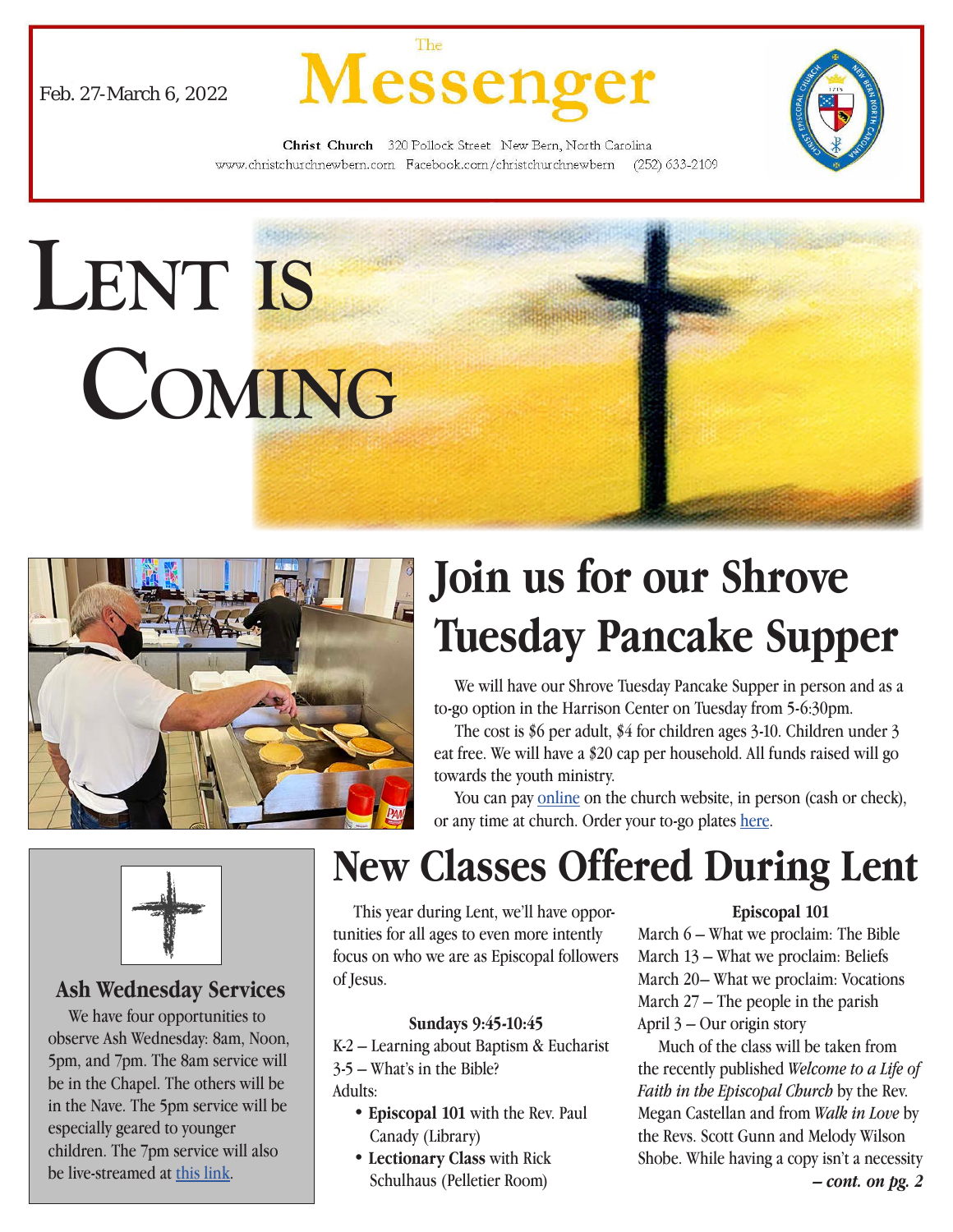#### *– cont. from pg. 1*

for the class, we will have some available for purchase. Both books are available for your Kindle or Nook.

**Women's Book Study –** Tuesdays at 10am

in the Second Floor Living Room

 The current book is *Longing for Enough in a Culture of More*. The group will start studying *An Altar in the World* on March 15.

#### **Rector's Bible Study –** Wednesdays at 11am in the Library *Short Stories by Jesus*

 We will be looking at the parables of Jesus, using the Scripture as our guide along with a book and video by Amy-Jill Levine, a renowned Biblical Scholar and professor of New Testament Studies at Vanderbilt Divinity School. She brings the teachings and stories of Jesus to a new light, helping us understand how the original hearers would have understood him and how that can help us better appreciate and apply those teachings to our own lives. The book is available as an ebook, and we will have copies available for \$13 if you'd like one.

#### **Holy Lent: An online offering from the Diocese of East Carolina**

Tuesdays in Lent on Zoom 7:30 - 8:30pm March 8, 15, 22, 29 and April 5 • Register [here](https://dioec.regfox.com/holy-lent?utm_source=Main&utm_campaign=bb574c0540-EMAIL_CAMPAIGN_2021_07_21_05_36_COPY_01&utm_medium=email&utm_term=0_da2ef98e59-bb574c0540-447638177). Observing a Holy Lent is part of the Episcopal Church's tradition and keeping the liturgical calendar each year. What does it

really mean to observe a Holy Lent? Lent is about more than what we give up or take on, it is about growing our relationship with God and deepening our faith.

 Beginning with the invitation to observe a Holy Lent in the Ash Wednesday service (BCP 265), this five-part series will invite each of us to examine the practices outlined in that service in the Book of Common Prayer and draw us deeper into an understanding of Lent and Holy Week.

 All registered participants will receive a class guide. The guide will have questions related to the topic each week for participants to reflect on prior to each week or to catch up if they miss a week. All zoom sessions will be recorded and posted on the Diocesan website.

 Class materials and Zoom information will be emailed out to participants ahead of the start of the class.

 Holly Craighead and Steve Skiffington of Christ Church will be among the presenters.

Coordinated by the parishes of:

- Christ Church, New Bern
- Church of the Advent, Williamston
- Holy Cross, Wilmington
- St. Paul's, Wilmington
- St. Stephen's, Goldsboro
- Supported by the Department of Lifelong Christian Formation in the Diocese of East Carolina

 Questions? Please contact Emily Gowdy Canady, Missioner for Lifelong Christian Formation for the Diocese of East Carolina. [\(egowdycanady@diocese-eastcarolina.org\)](mailto:egowdycanady%40diocese-eastcarolina.org?subject=)

## **Rothermel Foundation** LECTURE: TODAY!

Dr. Wiseman talks about God and the Big Bang, faith and life

on other planets *Stars, galaxies, Planets and Black Holes* is the title of the next Rothermel Foundation lecture, which will be held at 2pm today in the sanctuary of First Presbyterian Church.

 Dr. Jennifer Wiseman, PhD, a senior astrophysicist, will speak about "incredible, astronomical images and discoveries which enrich our contemplation of life and human significance in an awe inspiring Cosmos."

 CDC Guidelines will be followed. For additional information, call Ann Bustard at 252-636-2885.

 [Here](https://www.youtube.com/watch?v=pjj81La1wH0
) is a YouTube link about Dr. Jennifer Wiseman.



## **Finding Balance: A Lenten Series for 6th-12th graders**

Christ Church will offer these as a hybrid for EYC during these weeks. Click [here](https://docs.google.com/forms/d/e/1FAIpQLSfaFaktW0Rb9EtBxWTGjhzkfBdONK895MS4RQ6hm3cN9NMeQQ/viewform) to register. Contact [Meg Jones](mailto:Megjones%40christchurchnewbern.com?subject=) for more information.

2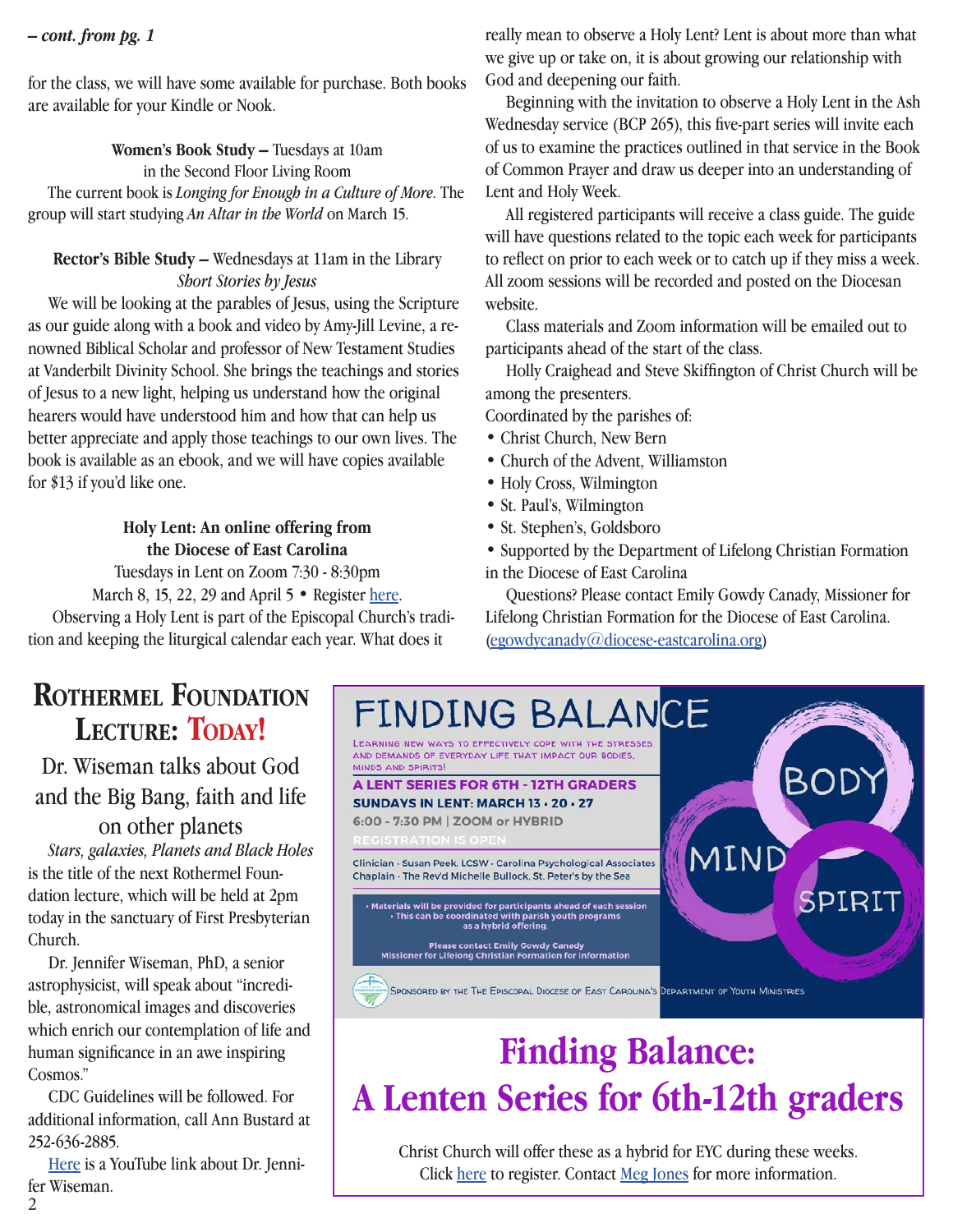## **In peace we pray to you, Lord God**

**For our ill and recovering parishioners:** Barbara Willis, Dottie Parker\*, Gary Derck, Jackie Barney, Mike Pridgen, Mary Hasell, Betty Jane Bonapartian, Bob and Joan Burnett,\* Champ Mitchell, Janet Anderson, Joe Freemon\*, Bob Kohn, Nicholas Pridgen, Susan Rivenbark, Warren Meadows, Hal Cameron, Larry Whitney, Joe Mansfield, Barbara Odderstol\*, Evelyn Dill, Jim Keeter\*, M. Carolyn Lawson, Fair Leonard\*, Paul Tait, Evelyn Hunter, Katherine Gill, Kathy Blanchard, Pat McCotter, Ralph Cowan, Vivienne Armstrong, Martha Schell, David Watrous, Vicky Allen, JoAnn Frank, Michele Mnatzakanian, Eileen Nelson, Lindy Emory, DJ Bessack, Carol Kross, Margaret Wall, Carol Athing, Rena Knott, Rodney Hayes, CB Evans, Cathy Fitch, John Mason, Mike McCulley, Jack Browning-Henry, Willis Stevens, Betsy Primavera, Betty Simon, Mollie Bales, Rosemary Stark, Robert Lane, Sheridan Holstein, Ken Chance, Judy MacDougall, Vickie Evans, Robin Biondi, and Joan Runkle.

**For our friends and families:** Liesel, Jeff, Corinne, Travis, Edward, Irene, Matt, David, Schellie, Peter, Michael, Jim, Joanne, Anderson, Vicki, Nelma, Ashley, Alexander, Bambi, Laurie, Amelia, Dennis, Blake, Brian, Oakley, Bryce, Helen, Carter, Eunice, Mary, Joseph, Mason, Sarah, Nicholas, Janet, Myra, Jimmy, Jim, Denni, Matthew, Chelsea, Niels, Cindy, Lucia, Trinity, Pam, Jason, C.E. (Max), Christopher, PK, Beverly, Krissie, George, William, James, Tom, Bryan, Patti, Ruth, Ron, Patty, Jackie, Jani, Barrie, John, Bill, Joan, Brooke, Norma Jean, Mary, Ann, George, Anne, Bruce, Nancy, Lynda, Mike, Connor, Stephen, Linda, Lynne, J. Matthew, Inez, Ed, Jimmy, Caliana, and Raymond.

**For our deployed military**: Lt. Christopher Miller, SSgt. Philip Buffa, III.

**For refugee families and those seeking asylum.**

**Diocesan Cycle of Prayer:** Postulants and Candidates for Holy Orders and St. Mark's, Wilmington

*\*These parishioners live out of the area but have requested to remain on the Christ Church prayer list. If you would like to add or remove someone from the list, contact Dare Oliver.*

# **Christ Church Security Update**

 The Christ Church Vestry has been considering building security for all who attend church. Shortly after the start of the 11:00 service, ushers will lock the Education Building entrance (by the playground), the Parish House doors on Middle Street, and the entrance near First Citizens Bank. The doors to the Nave and the door at the Reception area will be available.

## PUBLICATION DEADLINES

- The *Crown* will be distributed on April 3, so we need all articles submitted by March 15th.
- Weekly (Sunday) email: noon on Thursday
- MidWeek Messenger (Thursday) email: noon on Wednesday
- Printed *Messenger*: noon on Wednesday
- Send all pictures and articles to [communications@christchurchnewbern.com.](mailto:communications@christchurchnewbern.com) If you have any questions, contact our communications coordinator, Dare Oliver, at [dareoliver@christchurchnewbern.com.](mailto:dareoliver%40christchurchnewbern.com?subject=)

## **THIS WEEK AT CHRIST CHURCH**

#### **Sunday, Feb. 27**

8:30am: Eucharist Rite II (Nave) 9:45am: Sunday School 11am: Eucharist Rite II (Nave[/online\)](https://youtu.be/9f5GH1PDMZA) 12:30pm: Cursillo Reunion (Harrison Center) 3pm: Mom's Group (Parish House) 6pm: EYC (Youth Room)

#### **Monday, Feb. 28**

10:30am: Staff Meeting 11:30am: Contemplative Prayer (zoom) 3:30pm: Growing in Grace

#### **Tuesday, March 1**

Shrove Tuesday 8:30am: Eucharist (Chapel) 10am: Women's Book Study (Second Floor Living Room) 3:30pm: Growing in Grace 5 to 6:30pm: Shrove Tuesday Pancake Supper (Harrison Center and to go) 6pm: Rehearsal (Nave) 6:30pm: Small Wonders NA Meeting (Pelletier Room) 7pm: Bell Choir rehearsal (Music Room) **Wednesday, March 2**

Ash Wednesday 8am: Ash Wednesday Service (Chapel) 12pm: Ash Wednesday Service (Nave) 3:30pm: Growing in Grace 5pm: Ash Wednesday Service (geared toward children, Nave) 4:30 pm: Wednesdays at Christ Church 6 pm: EfM (2nd Floor Living Room) 6:15 pm: AA Meeting (Harrison Center) 7 pm: Ash Wednesday Service (Nave[/Live-stream](https://youtu.be/STcCAEB8-tg
))

#### **Thursday, March 3**

10am: Chair Yoga (Harrison Center) 12:15pm: Lunch Recital / Erika Butters (Nave) 3:30pm: Growing in Grace Chapel Time

#### **Friday-Sunday, March 4-6**

Happening (Trinity Center)

#### **Sunday, March 6**

8:30am: Service for Children & Families (Nave) 9:45am: Sunday School 11am: Eucharist Rite II (Nave[/online\)](https://youtu.be/QsSDPxXNb1g) 4pm: POD (Purple Pineapples Room) 6pm: EYC (Youth Room)